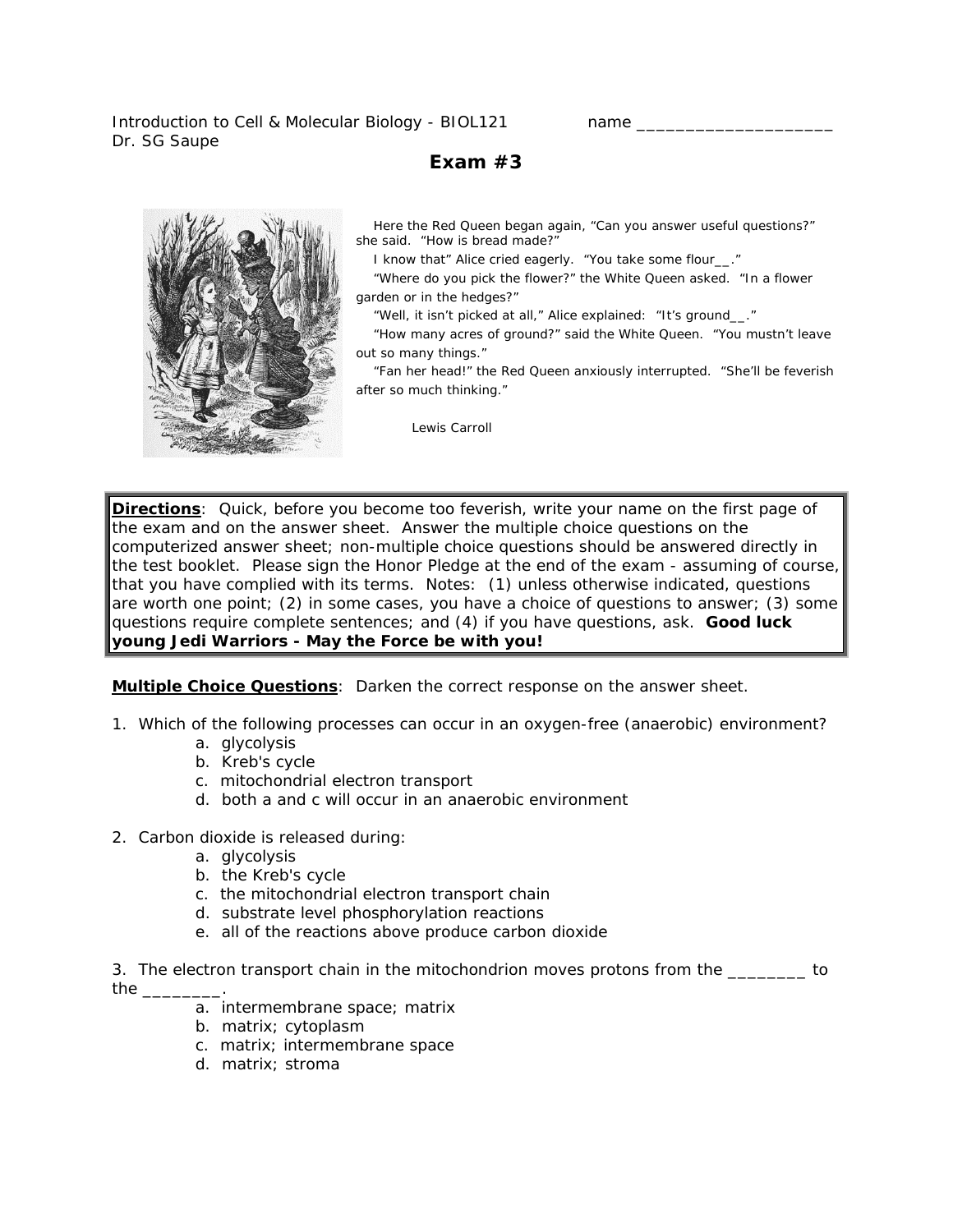4. During the complete breakdown of glucose into carbon dioxide and water, approximately ATP are produced via substrate level phosphorylation and approximately \_\_\_\_\_\_ ATP are produced via oxidative phosphorylation.

- a. 0, 30 d. 15, 15 b. 2, 30 e. 30, 2
- c. 10, 30

5. Given the general equation for respiration, Glucose  $(C_6H_{12}O_6) + 6O_2 \rightarrow 6CO_2 + 6H_2O$ , which of the following is TRUE?

- a. glucose is reduced to water
- b. oxygen is reduced to carbon dioxide
- c. glucose is oxidized to carbon dioxide
- d. oxygen is oxidized to water
- e. glucose and oxygen are both reduced to carbon dioxide
- 6. Which of the following statements about glycolysis is TRUE?
	- a. no ATP are made during glycolysis
	- b. Glycolysis requires 30 ATP to get started
	- c. One redox reaction occurs during glycolysis
	- d. Glycolysis occurs only under anaerobic conditions
	- e. There are three oxidative phosphorylation reactions during glycolysis

7. Which of the following is NOT DIRECTLY produced during the anaerobic breakdown of pyruvic acid during fermentation in animals or plants?

- a. carbon dioxide d. NAD<sup>+</sup>
- b. ethanol e. ATP
- c. lactic acid

8. The final (terminal) acceptor of electrons at the end of the mitochondrial electron transport chain is:

- a. ATP d. oxygen
- b. carbon dioxide b. water
- -
- c. NAD<sup>+</sup>

9. If a cell is treated with cyanide, the electron transport chain will soon stop because all of the carriers in the electron transport chain will be in the reduced form.

a. False b. True

10. The source of the electrons that flow through the electron transport chain in the mitochondrion is:

- a. ATP d. glucose
- b. carbon dioxide e. water
- c. oxygen
- 11. During the S-phase of the cell cycle:
	- a. DNA is replicated
	- b. the cell prepares for DNA synthesis
	- c. the chromosomes migrate to the poles
	- d. cytokinesis divides the parent into daughter cells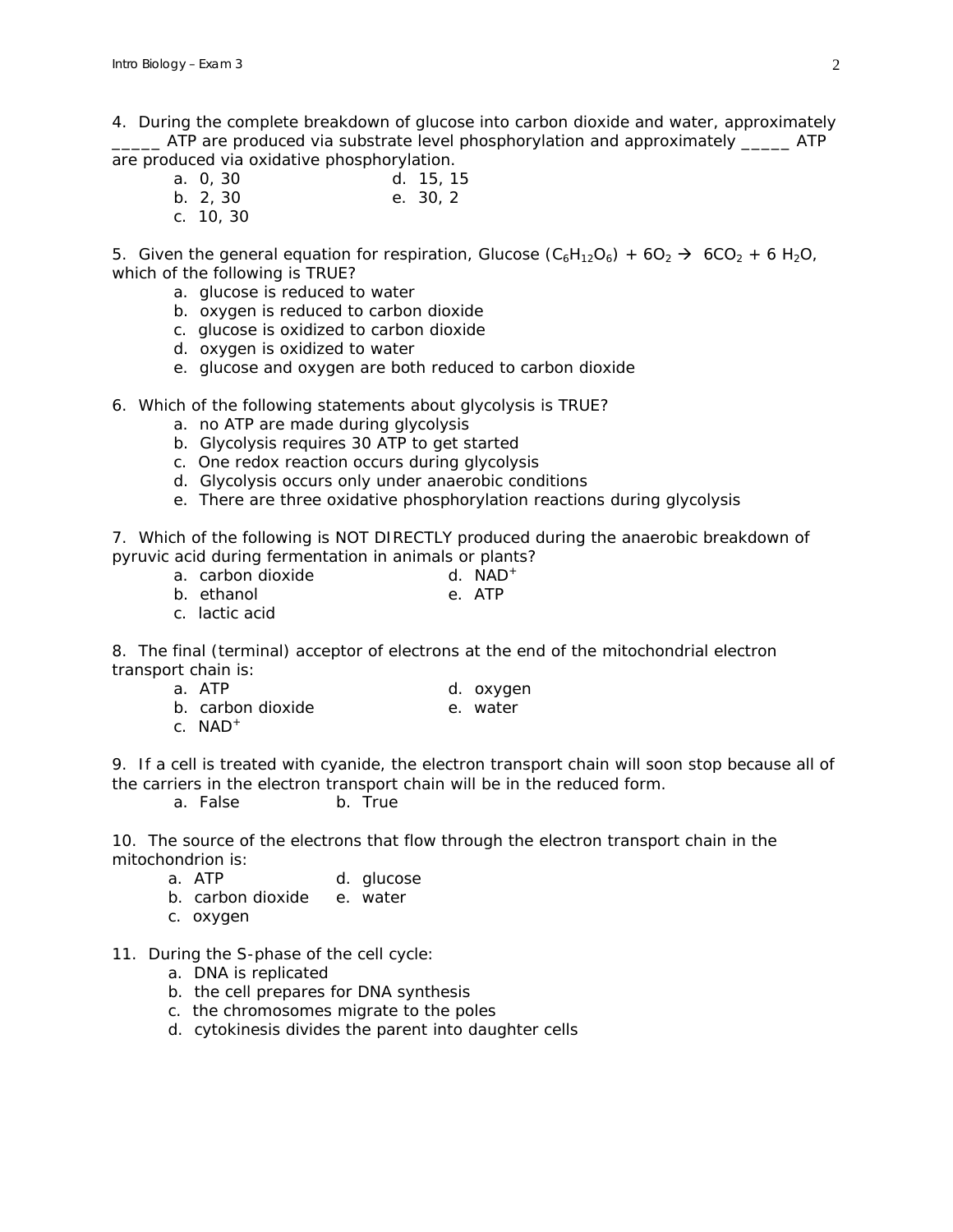- 12. Which of the following occurs during cell division in plants, but not animals?
	- a. replication of DNA
	- b. division of centrioles
	- c. formation of a cell plate
	- d. pinching off of daughter cells

**Mitosis & Meiosis Matching Question**: *For each of the following indicate if it is a feature of*: a. mitosis b. meiosis c. both

- 13. \_\_\_\_\_ anaphase occurs during this process
- 14. \_\_\_\_\_ characterized by two sets of divisions
- 15. \_\_\_\_\_ crossing over occurs during this process
- 16. \_\_\_\_\_ cytokinesis occurs during the process
- 17. \_\_\_\_\_ daughter cells are clones of the parent cells
- 18. \_\_\_\_\_ daughter cells have half the number of chromosomes as the parents
- 19. **Example 19.** formation of chiasma occurs
- 20. \_\_\_\_\_ four daughter cells are formed
- 21. \_\_\_\_\_ homologous chromosomes pair up during this process
- 22. \_\_\_\_\_ human gametes are produced by this process
- 23. \_\_\_\_\_ primary means of by which organisms increase cell number
- 24. \_\_\_\_\_ the genetic information of the daughter cells is identical to the parent
- 25. \_\_\_\_\_ used for repair and replacement of tissue

## **Phases of the Cell Cycle Matching Question**: *Match each of the following statements*

*with the appropriate phase of the cell cycle*

- 26. \_\_\_\_\_ chromosomes migrate to the poles and a anaphase
- 27. \_\_\_\_\_ nuclei reform in each daughter cell b. interphase
- 28. DNA replication occurs during this phase example the c. metaphase
- 29. Log 29. Log 20. Log 20. Log 20. Log 20. Log 20. Log 20. Log 20. Log 20. Log 20. Log 20. Log 20. Log 20. Lo
- 30. \_\_\_\_\_ nuclear membrane disintegrates e. telophase
- 31. \_\_\_\_\_ chromosomes align along the equator of the cell
- 32. \_\_\_\_\_ chromosomes become visible during this phase
- 33. \_\_\_\_\_ chromatids separate
- 34. The uncoiled DNA dispersed in the nucleus during interphase is called the:
	- a. centrosome d. chromatin
	- b. centromere e. chromosome
	- c. centrioles
- 35. The genotype, KKPpff, represents an individual with \_\_\_\_ different genes.
	- a. 3 d. 12
	- b. 5 e. impossible to determine
	- c. 6

36. Assuming no linked genes, an individual with the genotype, KKPpff, will produce \_\_\_\_ different types of gamete(s):

- a. 1 d. 6
- b. 2 e. impossible to determine
- c. 3
- 
- 

3

- 
- 
-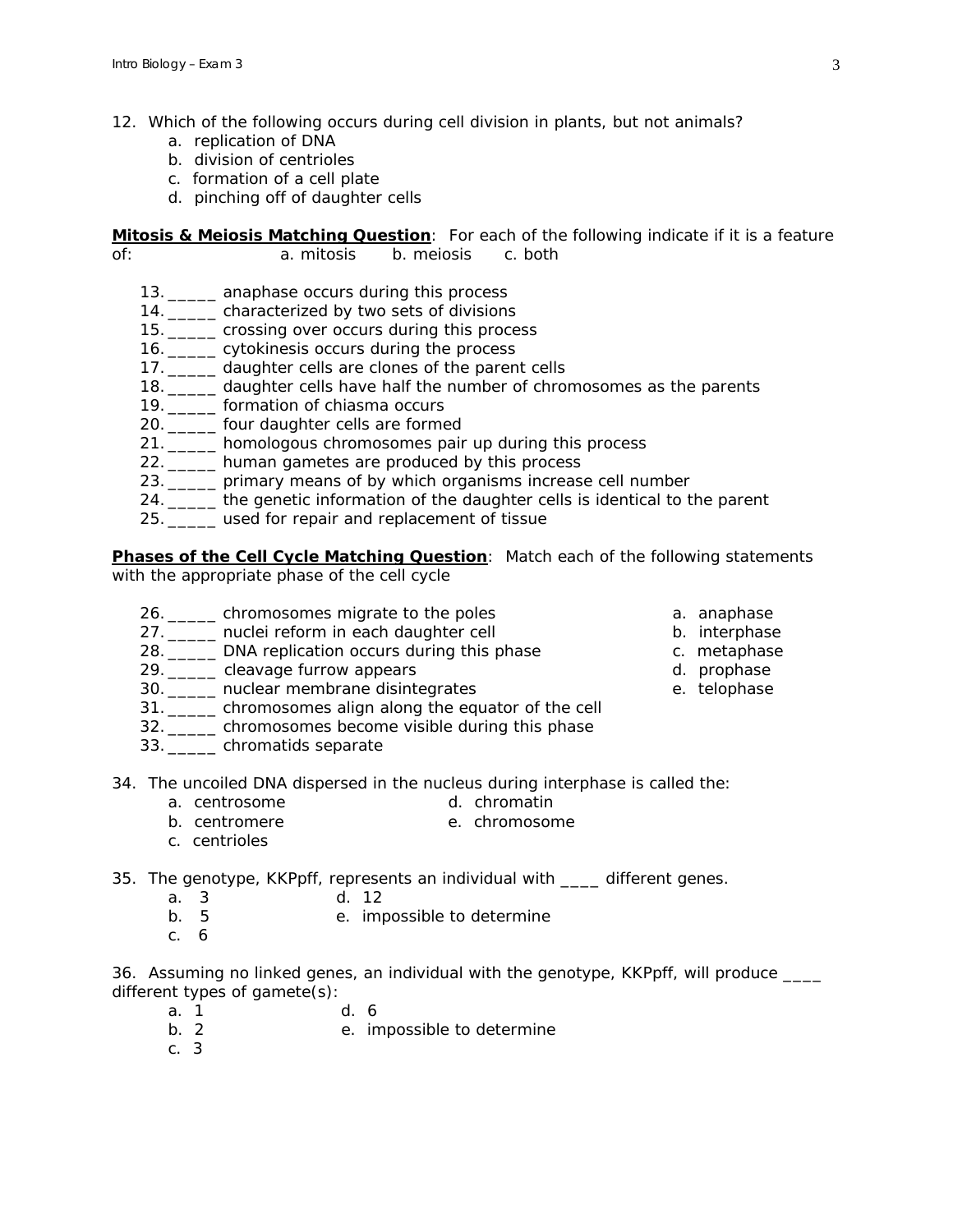37. I can detect the odor of S-methylthioester (odor of asparagus) in my urine after eating asparagus. The ability to detect this odor is due to a single gene with two alleles. The allele for odor detection (a) is recessive to the allele for non-detection (A). My wife Linda cannot smell asparagus in her urine but her mother can. The chance that our daughter, Amy, can detect this odor in her urine is:

- a. 0 d. 75%
- b. 25% e. 100%
- c. 50%

38. My genotype for this trait is \_\_\_\_\_ and Linda's genotype is \_\_\_\_.

- a. Aa; aa d. aa; Aa
- b. Aa; Aa e. aa; aa
- c. AA; aa

39. Amy's genotype for the asparagus smelling trait is:

- a. Aa c. Aa or aa
- b. aa d. all of the above (AA, Aa, aa) are possible

40. A man and a woman, both with type AB blood, have a child. The probability that this child will be type AB is:

- a. 0% d. 75%
- b. 25% e. 100%
- c. 50%

41. In a paternity suit, a woman with type O blood claims that a man is the father of her child. The child has type O blood. If the suspected father has type A blood, you conclude that:

- a. the defendant is definitely not the father
- b. the defendant is almost certainly the father
- c. the defendant could be the father, but so could another type A male
- d. the child is a mutant
- 42. Blood typing is an example of:
	-
	- a. codominance d. both a and c are correct
	- b. incomplete dominance  $\qquad \qquad$  e. all of the above  $(a, b, c)$  are correct
	- c. multiple alleles
- 43. A 1:2:1 phenotypic ratio in the F2 generation of a monohybrid cross is a sign of:
	-
- 
- b. incomplete dominance e. polygenic inheritance c. multiple alleles

- - - - - - - - - - - - - - - - -

"Fast Plants" are a variety of turnips that have a very short life cycle. Some Fast Plants have a mutation in which the flowers lack petals. This condition, called apetalous, is caused by a single gene with two alleles (A and A'). The normal condition is called "wild type".

44. Assume that an apetalous plant and a wild type plant are both true-breeding. The genotype of one of the plants is \_\_\_\_\_ and the genotype of the other is \_\_\_\_.

- a. AA; AA d. A'A'; A'A'
- b. AA'; AA' e. impossible to determine from the information given
- c. A'A'; AA
- 
- 
- -
- a. codominance d. pleiotropy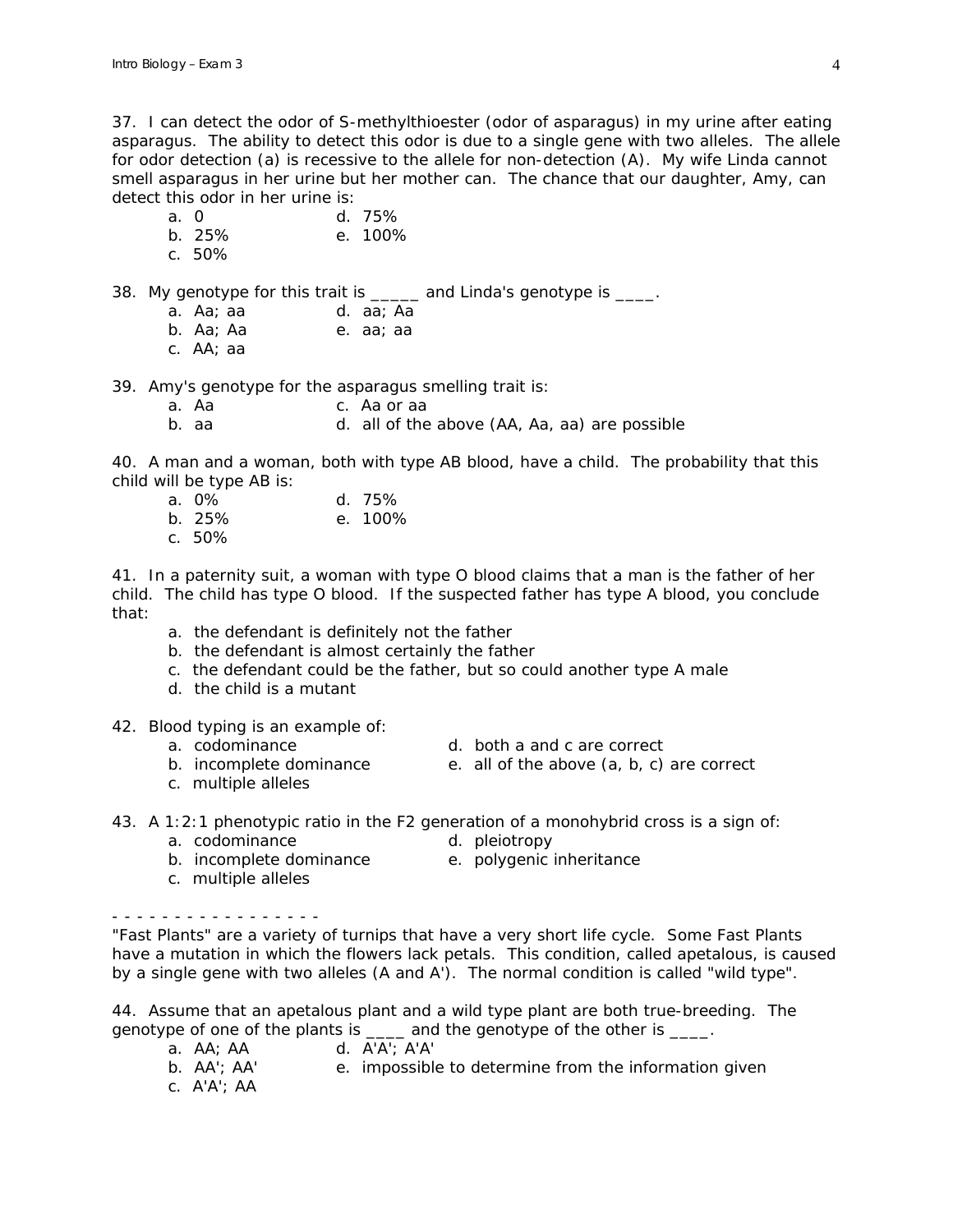#### 45. These plants are:

- a. both homozygous
- b. both heterozygous
- c. one is homozygous and the other heterozygous
- d. it is impossible to determine from the information provided

46. When a true-breeding apetalous plant is crossed with a true-breeding wild type plant, all of the F1 offspring are wild types. Thus, the allele for the apetalous condition is:

a. dominant b. recessive

47. The F1 offspring from the question above will have the genotype(s):

- a. AA d. some offspring will be AA and some will be A'A'
- b. A'A' e. some offspring will be AA, some A'A' and others AA'
- c. AA'

48. If two of the F1 plants are crossed, the resulting offspring will be:

- a. all wild types c. 50% wild type and 50% apetalous
- b. all apetalous d. 75% wild type and 25% apetalous

49. In another experiment, a cross between an apetalous plant and a wild type plant yielded 48 apetalous plants and 51 wild types. The genotype of the wild type parent must be:

a. homozygous b. heterozygous c. impossible to determine

- - - - - - - - - - - - - - - - - - - - -

50. A normal male and normal female have a son have who is afflicted with Royal hemophilia (sex-linked recessive trait, h). What are the genotypes of the parents?

| a. X <sup>H</sup> X <sup>H</sup> and X <sup>H</sup> Y | d. $X^H X^h$ and $X^h Y$ |
|-------------------------------------------------------|--------------------------|
| b. X <sup>h</sup> X <sup>h</sup> and X <sup>h</sup> Y | e. $X^H X^h$ and $X^H Y$ |
| c. X <sup>h</sup> X <sup>h</sup> and X <sup>H</sup> Y |                          |

51. What is the probability that a daughter born to the parents above will be afflicted with hemophilia?

| a. 0%     | d. $75%$ |
|-----------|----------|
| b. 25%    | e. 100%  |
| c. $50\%$ |          |

52. Dimples in one or both cheeks are due to a dominant gene (D). What are the possible phenotypes of offspring from parents who both have dimples?

- a. all the offspring would be expected to have dimples
- b. none of the offspring would be expected to have dimples
- c. some offspring could have dimples and others no dimples.

53. If a woman with dimples and a man without dimples have 10 children (9 dimpled, 1 without dimples), what is the genotype of the dimpled woman?

- a. DD c. dd<br>b. Dd d. it c
- d. it could be DD or Dd, we can't be certain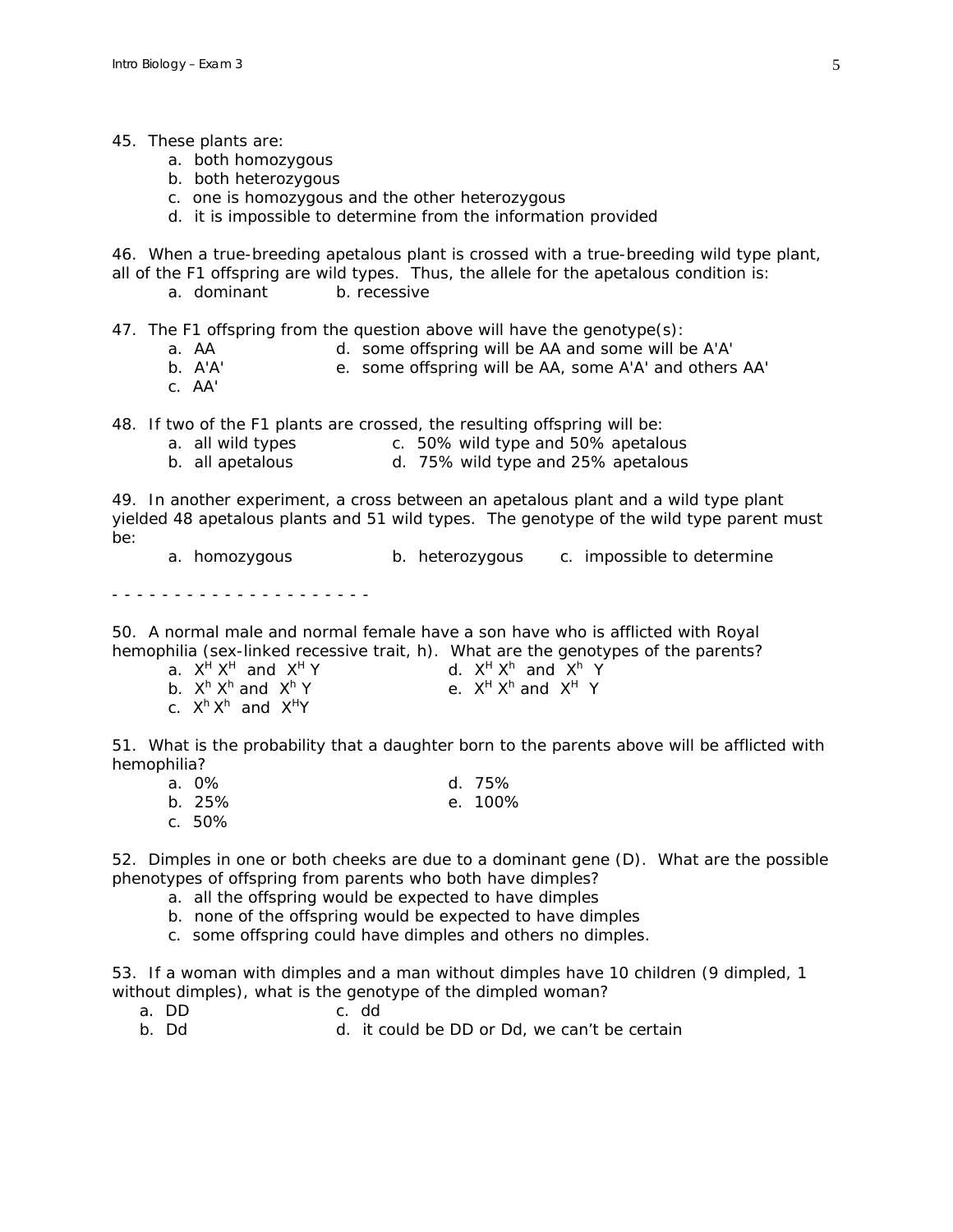54. The sketch at the right represents a cell in prophase I of meiosis. Which of the chromosomes are homologous?

- a. 1 and 2 d. 2 and 3<br>b. 2 and 5 e. 3 and 6 b. 2 and 5 e. 3 and 6 c. 4 and 5
- 55. Which of the following genes are linked?
	- a. a, b and c d. a and d
	- b. b and d e. e and f
	- c. d and f

The pedigree below traces the inheritance of alkaptonuria, a biochemical disorder. Affeted individuals, represented by the shaded symbols, are unable to break down a substance called alkapton, which colors the urine and stains body tissue. Recall that circles represent females, squares = males)

- 56. Alkaptonuria is likely a trait that is:
	- a. dominant
	- b. recessive
	- c. X (sex)-linked recessive
- 57. What is the genotype of individual I.1?
	- a. AA c. aa
	- b. Aa d. either AA or Aa
- 58. What is the genotype of individual II.2?
	- a. AA c. aa
	- b. Aa d. either AA or Aa
- 59. What is the genotype of individual III.3
	- a. AA c. aa
	- b. Aa d. either AA or Aa

- - - - - - - - - -

60. If a female calico cat mates with a black spotted male cat, then the offspring are predicted to be:

- a. all black-spotted c. all calico
- b. all orange-spotted a. a mix of black-spotted, orange-spotted and calico

61. A mating between a black-spotted female cat and an orange-spotted male cat is predicted to yield:

- a. 100% calico females
- b. 50% calico female, 50% black-spotted males
- c. 75% black-spotted females, 25% orange-spotted males
- d. 25% black-spotted males, 50% calico female, 25% orange-spotted males
- 62. Which of the crosses below best represents a test cross for genes A and B?
	- a. AaBb x AaBb c. AaBb x aabb
	- b. AaBb x aaBB d. aaBb x AaBb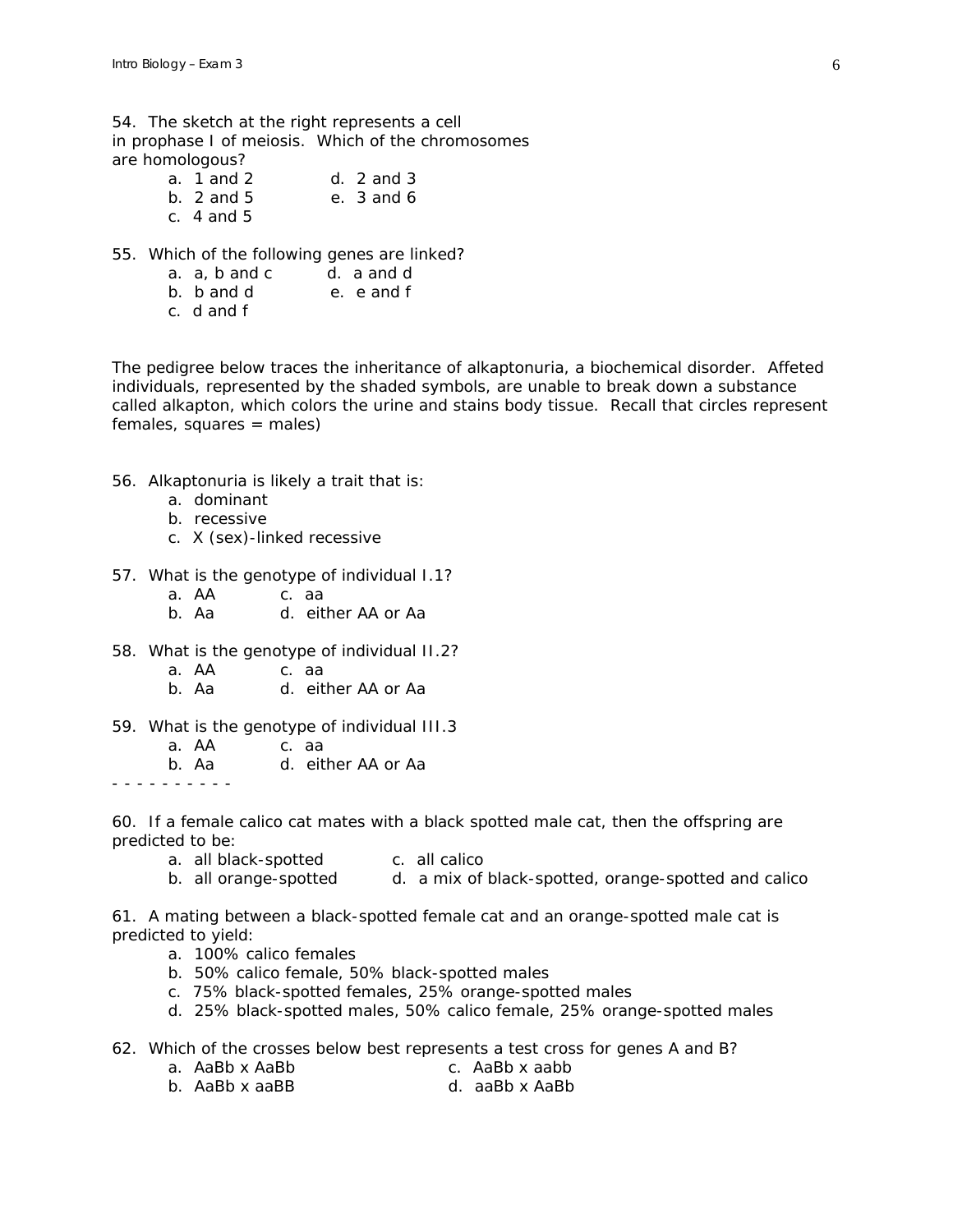- 63. The frequency of recombination between two gene loci is used to calculate:
	- a. relative position of the loci along the chromosome
	- b. length of the chromosome
	- c. dominance relationships
	- d. distance between the centromere and one of the genes

64. Red coat color is incompletely dominant to white in horses. If a white mare has a "roan" colored (mix of red and white) foal, what is the color of the father?

- a. roan or red
- b. roan
- c. red
- d. The father's color can't be determined without more information.

65. In Jimson weed, the allele that results in violet flowers (V) is dominant to one that results in white flowers (v) and the allele that makes prickly seed capsules (P) is dominant to one that results in smooth capsules (p). A plant with white flowers and prickly seed capsules is crossed with one that has violet flowers and smooth capsules. The F1 consisted of 47 plants with white flowers and prickly capsules; 45 plants with white flowers and smooth capsules, 50 plants with violet flowers and prickly capsules, and 46 plants with violet flowers and smooth capsules. The genotypes of the parents are:

- a. vvPP x VVpp d. VVPP x vvpp
- b. vvpp x VvPP e. VvPp x VvPp
- c. vvPp x Vvpp
- 66. The flower color gene and the capsule gene in the question above are: a. not linked b. linked c. not enough is provided

67. In peas, the allele for round seed shape  $(R)$  is dominant to one for wrinkled seeds  $(r)$ and the allele for for yellow seeds (Y) is dominant to the one for green seeds (y). Assume that these genes are linked on the same pair of homologous chromosomes. Consider an individual with the genotype RrYy (see diagram below). Assuming crossing over does not occur, what are the possible genotypes of gametes that this individual can produce?

a. Rr & Yy d. RY & ry

b. Ry & rY c. RY, Ry, rY, ry

68. Now, assume that a single crossover occurs. What types of gametes can this individual produce?

a. Rr & Yy d. RY & ry b. Ry & rY c. RY, Ry, rY, ry

*answer the remaining questions directly on the test booklet.*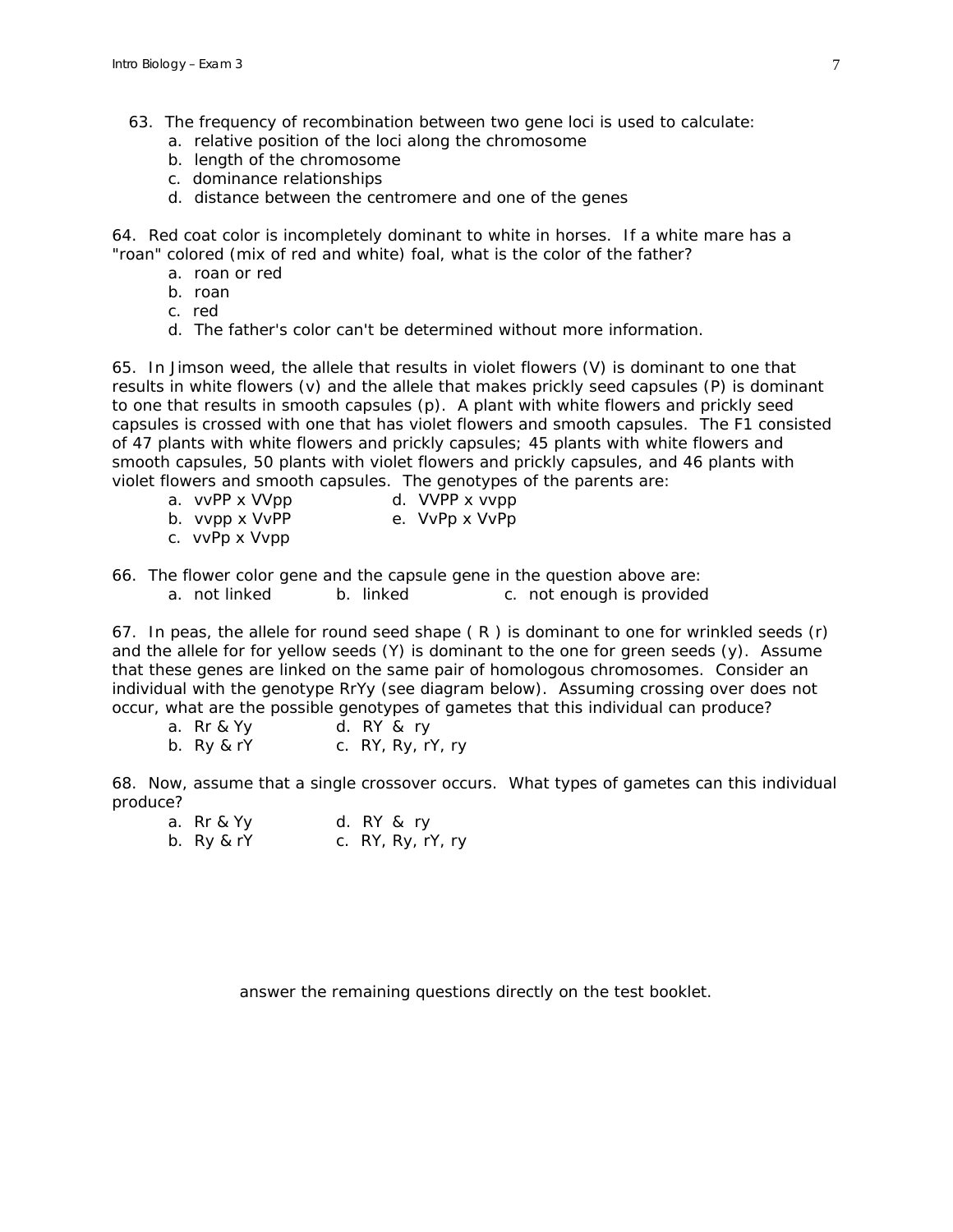### **A Non-Disjunction Question:** *Aren't they all disjuncted?* (4 pts)

 Assume that a non-disjunction of the sex chromosomes occurs during meiosis I in a male. Further assume that these sperm fertilize normally produced eggs. List the genotypes (*e.g.,* XY, XX, XXX), phenotypes (*e.g.,* normal or name of disorder), whether male or female, # chromosomes in the fertilized zygote, and the probability of the occurrence for all possible offspring. Note: not all rows in the table will necessarily be used.

| Genotype | Phenotype | Sex | Chromosome<br>$^{\#}$ | Probability |
|----------|-----------|-----|-----------------------|-------------|
|          |           |     |                       |             |
|          |           |     |                       |             |
|          |           |     |                       |             |
|          |           |     |                       |             |
|          |           |     |                       |             |
|          |           |     |                       |             |

#### **Short Answer Questions**:

1. Compare and contrast oxidative and substrate level phosphorylation.

2. Describe the process of binary fission.